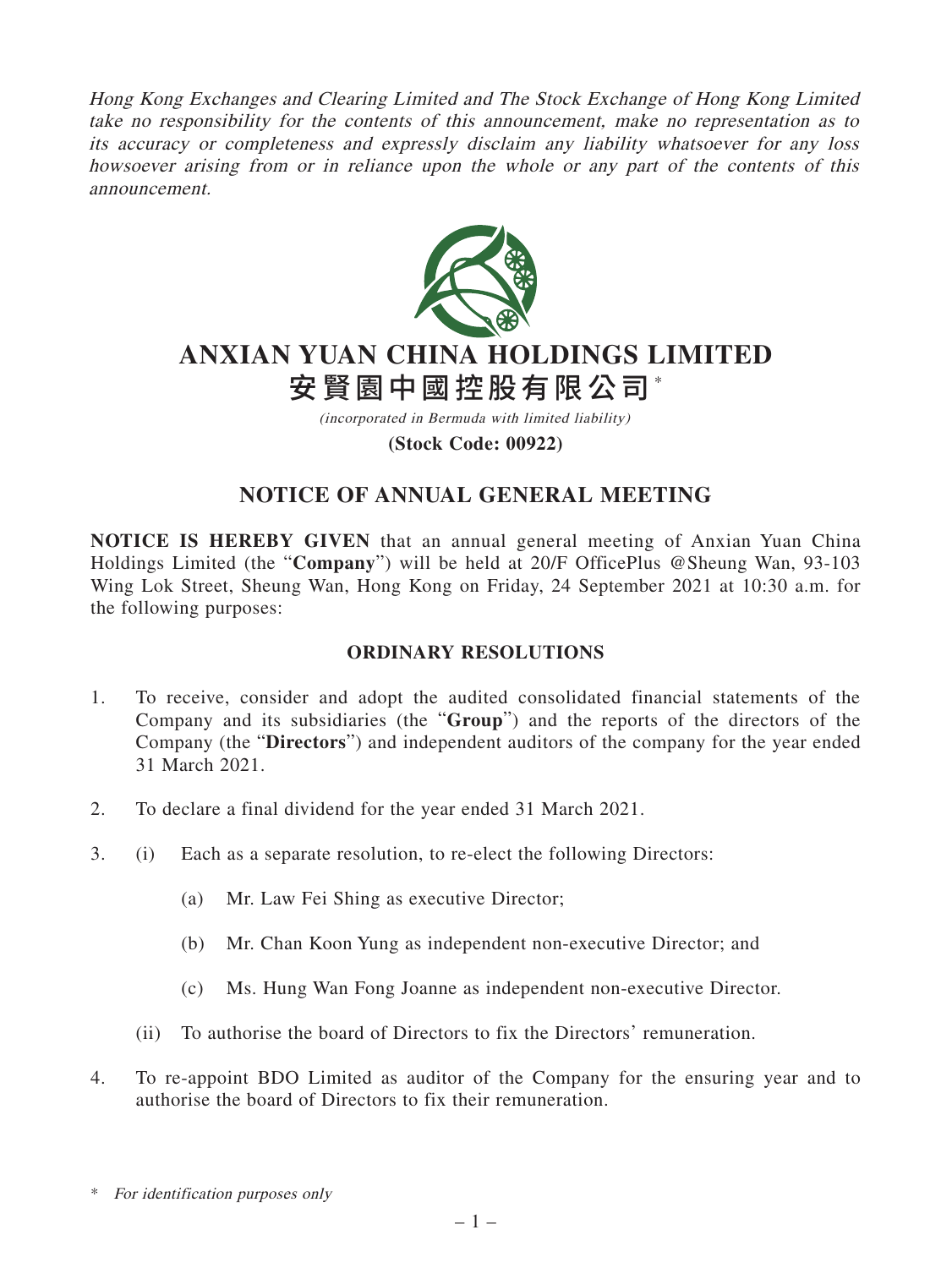5. To consider and, if thought fit, to pass the following resolutions with or without amendments as ordinary resolution:

#### "**THAT**:

- (a) subject to paragraph (c) below, pursuant to the Rules (the "**Listing Rules**") Governing the Listing of Securities on The Stock Exchange of Hong Kong Limited (the "**Stock Exchange**"), the exercise by the Directors during the Relevant Period (as defined below) of all the powers of the Company to allot, issue and deal with unissued Shares and to make or grant offers, agreements and options, including warrants to subscribe for Shares, which might require the exercise of such powers be and the same is hereby generally and unconditionally approved;
- (b) the approval in paragraph (a) above shall authorise the Directors during the Relevant Period (as defined below) to make or grant offers, agreements and options which might require the exercise of such powers after the end of the Relevant Period (as defined below);
- (c) the aggregate number of Shares allotted or agreed conditionally or unconditionally to be allotted (whether pursuant to options or otherwise) by the Directors pursuant to the approval in paragraph (a) above, otherwise than pursuant to (i) a Rights Issue (as defined below); or (ii) the exercise of any options granted under the share option scheme of the Company; or (iii) any scrip dividend or similar arrangements providing for the allotment and issue of Shares in lieu of the whole or part of a dividend on Shares in accordance with the bye-laws of the Company in force from time to time; or (iv) any issue of Shares upon the exercise of rights of subscription or conversion under the terms of any warrants of the Company or any securities which are convertible into Shares, shall not exceed 20 per cent. of the aggregate number of the Company's issued Shares on the date of the passing of this resolution and the said approval shall be limited accordingly; and
- (d) for the purposes of this resolution:

"**Relevant Period**" means the period from the date of the passing of this resolution until whichever is the earliest of:

- (i) the conclusion of the next annual general meeting of the Company;
- (ii) the expiration of the period within which the next annual general meeting of the Company is required by the bye-laws of the Company or any applicable laws of Bermuda; and
- (iii) the passing of an ordinary resolution by the shareholders of the Company in general meeting revoking or varying the authority given to the Directors by this resolution;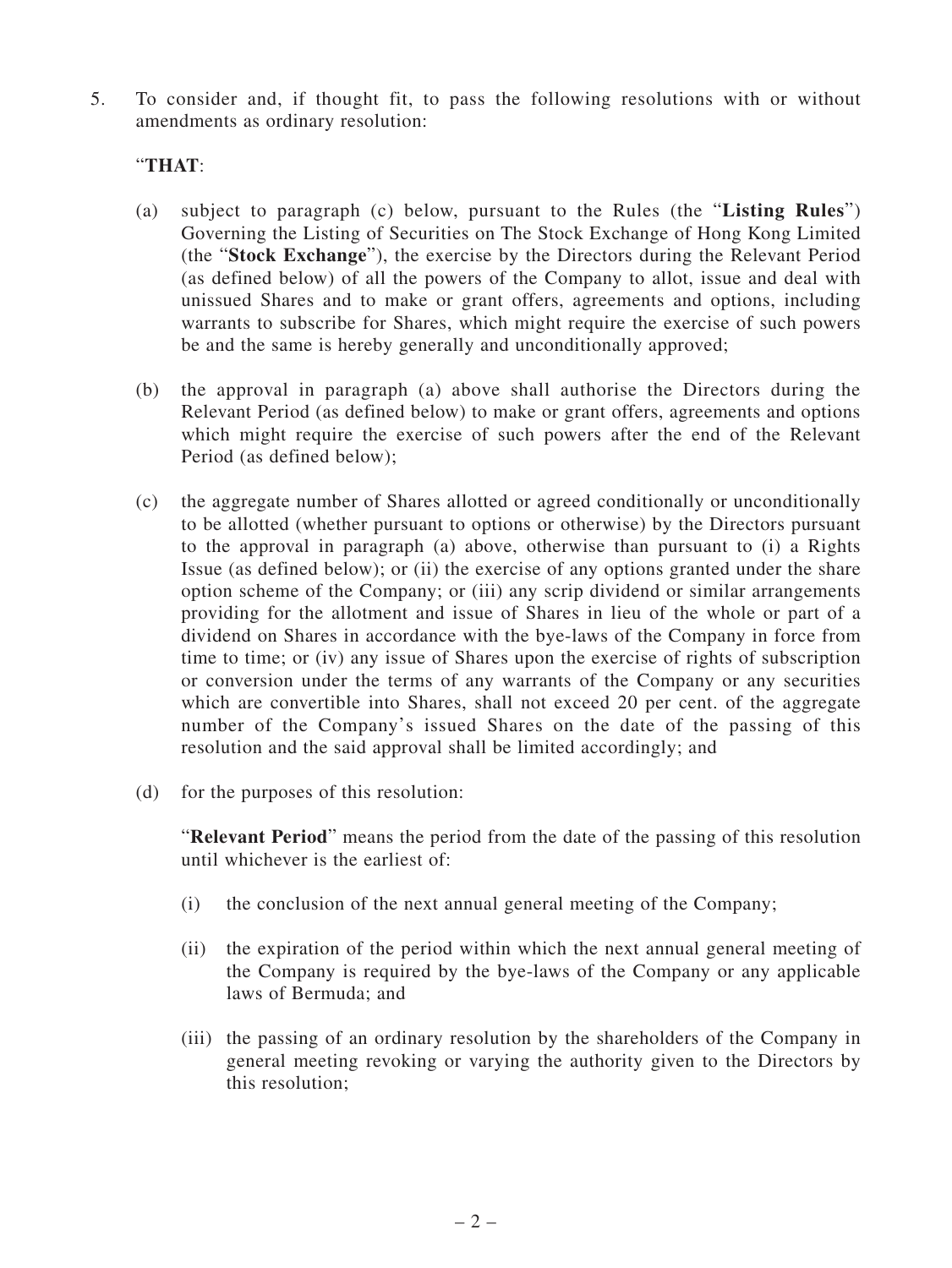"**Rights Issue**" means an offer of Shares, or offer or issue of warrants, options or other securities giving rights to subscribe for Shares open for a period fixed by the Directors to holders of Shares on the register on a fixed record date in proportion to their then holdings of Shares (subject to such exclusion or other arrangements as the Directors may deem necessary or expedient in relation to fractional entitlements, or having regard to any restrictions or obligations under the laws of, or the requirements of any recognised regulatory body or any stock exchange)."

#### 6. "**THAT**:

- (a) the exercise by the Directors during the Relevant Period (as defined below) of all powers of the Company to repurchase the Shares on the Stock Exchange or any other stock exchange on which the Shares may be listed and recognised by the Securities and Futures Commission (the "**SFC**") and the Stock Exchange for such purpose, and otherwise in accordance with the rules and regulations of the SFC, the Stock Exchange, the Companies Act 1981 of Bermuda and all other applicable laws in this regard, be and the same is hereby generally and unconditionally approved;
- (b) the aggregate number of Shares which may be repurchased by the Company on the Stock Exchange or any other stock exchange recognised for this purpose by the SFC and the Stock Exchange under the Hong Kong Code in Share Repurchase pursuant to the approval in paragraph (a) during the Relevant Period (as defined below) shall not exceed 10 per cent. of the aggregate number of the Company's issued Shares as at the date of the passing of this resolution and the authority pursuant to paragraph (a) of this resolution shall be limited accordingly; and
- (c) for the purposes of this resolution, "**Relevant Period**" means the period from the date of the passing of this resolution until whichever is the earliest of:
	- (i) the conclusion of the next annual general meeting of the Company;
	- (ii) the expiration of the period within which the next annual general meeting of the Company is required by the bye-laws of the Company or any applicable laws of Bermuda; and
	- (iii) the passing of an ordinary resolution by the shareholders of the Company in general meeting revoking or varying the authority given to the Directors by this resolution."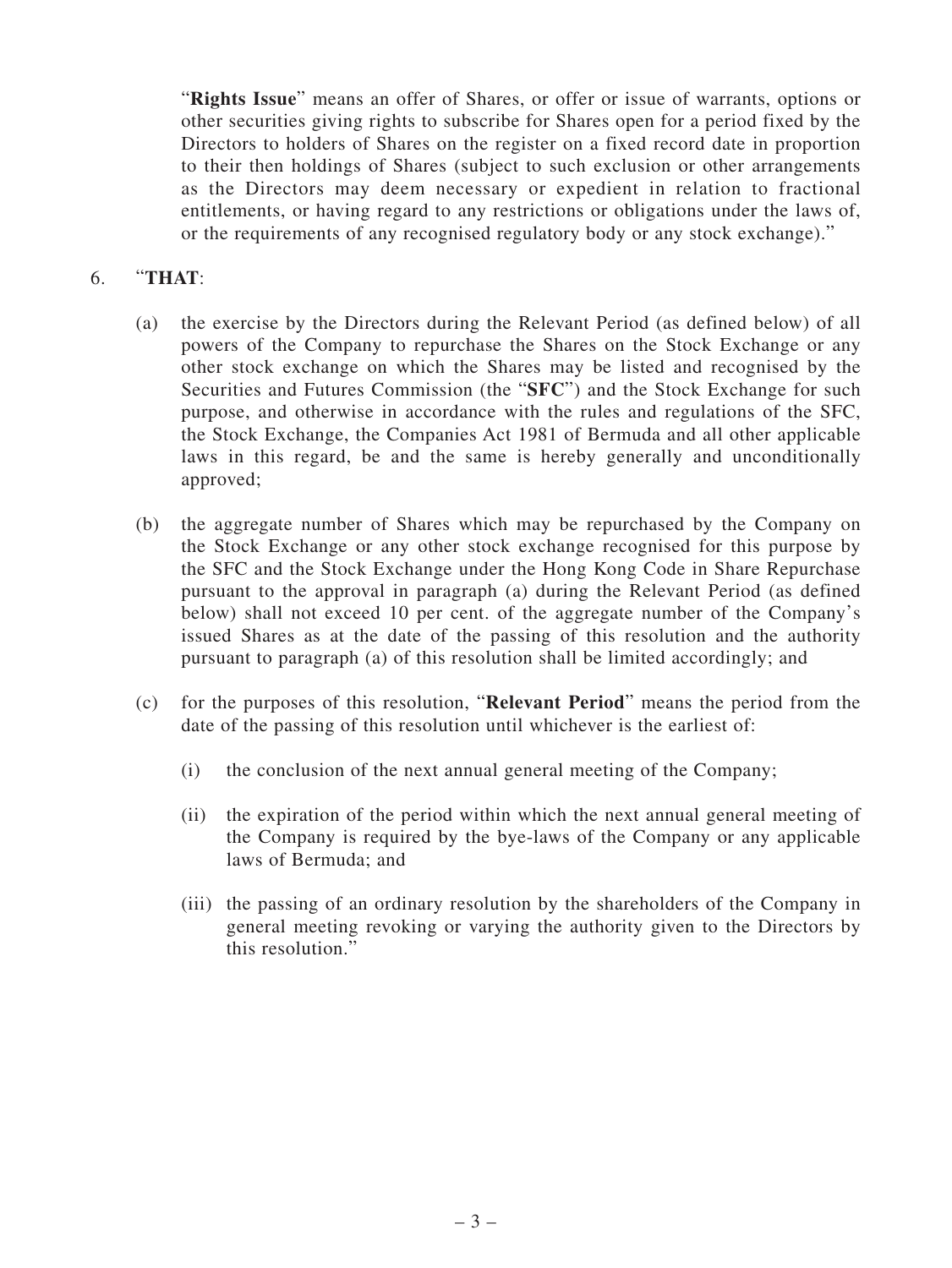- 7. "**THAT** subject to the ordinary resolutions nos. 5 and 6 above being duly passed, the unconditional general mandate granted to the Directors to exercise the powers of the Company to allot, issue and deal with unissued Shares pursuant to resolution no. 5 above be and is hereby extended by the addition thereon of an amount representing the aggregate number of Shares of the Company repurchased by the Company subsequent to the passing of this resolution, provided that such amount shall not exceed 10 per cent. of the aggregate number of issued Shares on the date of the passing of resolution no. 6."
- 8. To transact any other business.

By Order of the Board **Anxian Yuan China Holdings Limited Shi Hua** Chairman and Executive Director

Hong Kong, 16 July 2021

| Registered office: | Head office and principal place of |
|--------------------|------------------------------------|
| Clarendon House    | business in Hong Kong:             |
| 2 Church Street    | Room 1215, Leighton Centre         |
| Hamilton HM11      | 77 Leighton Road                   |
| Bermuda            | Causeway Bay                       |
|                    | Hong Kong                          |

#### Notes:

- 1. Any member of the Company entitled to attend and vote at this meeting is entitled to appoint a proxy to attend and vote instead of him/her/it. A proxy need not be a member of the Company. A member who is the holder of two or more shares of the Company may appoint more than one proxy to represent him/her/ it to attend and vote on his/her/its behalf. If more than one proxy is so appointed, the appointment shall specify the number and class of shares in respect of which each such proxy is so appointed.
- 2. A form of proxy for use at the annual general meeting is enclosed. Such form of proxy is also published on the website of the Stock Exchange. In order to be valid, a form of proxy together with the power of attorney or other authority, if any, under which it is signed or a certified copy of that power or authority, must be deposited at the Company's Branch Share Registrar, Tricor Abacus Limited, at Level 54, Hopewell Centre, 183 Queen's Road East, Hong Kong as soon as possible but in any event not less than 48 hours before the time appointed for the holding of the meeting (i.e. not later than 10:30 a.m. on Wednesday, 22 September 2021) or any adjournment thereof. Delivery of the form of proxy shall not preclude a member of the Company from attending and voting in person at the meeting and, in such event, the form of proxy shall be deemed to be revoked.
- 3. Delivery of an instrument appointing a proxy shall not preclude a member from attending and voting in person at the above meeting or any adjournment thereof and in such event, the instrument appointing a proxy shall be deemed to be revoked.
- 4. In the case of joint holders of Shares, any one of such holders may vote at the annual general meeting, either personally or by proxy, in respect of such Share as if he was solely entitled thereto, but if more than one of such joint holders are present at the annual general meeting personally or by proxy, that one of the said persons so present whose name stands first on the register of members of the Company in respect of such Shares shall alone be entitled to vote in respect thereof.